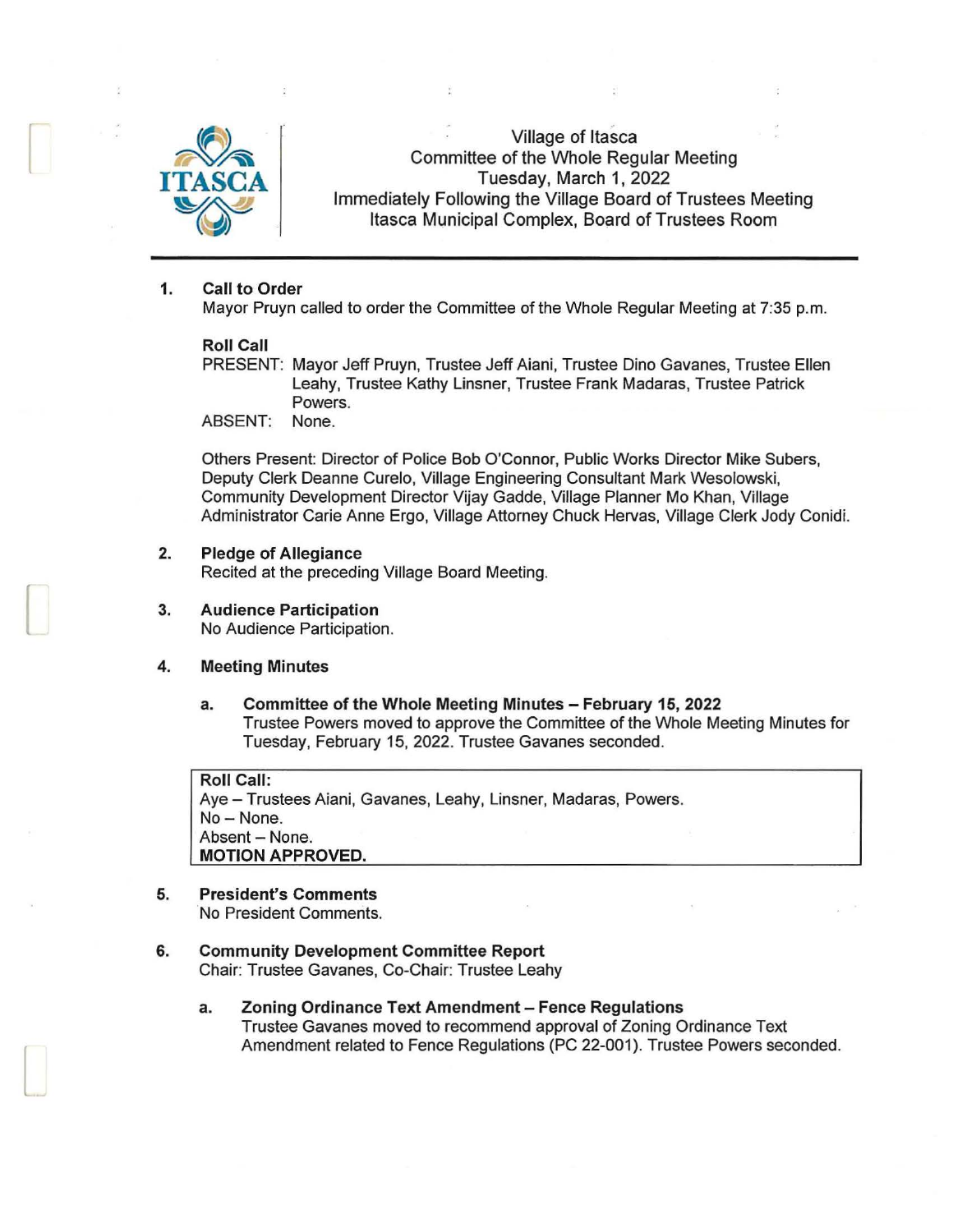**Roll Call:** Aye - Trustees Gavanes, Leahy, Linsner, Madaras, Powers. No - Trustee Aiani. Absent - None. **MOTION APPROVED.** 

# **b. 2022 Downtown Strategic Action Plan - Adoption**

Trustee Gavanes moved to recommend approval of a Request to Adopt the 2022 Downtown Strategic Action Plan (PC 22-002). Trustee Leahy seconded.

**Roll Call:**  Aye - Trustees Gavanes, Leahy, Linsner, Madaras, Powers. No - Trustee Aiani. Absent - None. **MOTION APPROVED.** 

# **c. ComEd Substation North Expansion - Review, Variances, Final Plat**  The Village Board will review a Special Use Amendment, Class I Site Plan Review, Variances, and Final Plat of Subdivision for Commonwealth Edison (ComEd) Substation North Expansion at 775 North Prospect Avenue (PC 21-015) at the Committee of the Whole meeting on Tuesday, March 15, 2022.

# **7. Capital and Infrastructure Committee Report**

Chair: Trustee Aiani, Co-Chair: Trustee Madaras

**a. Roadway and Infrastructure Improvements - Elm Street- Payment #4**  Trustee Aiani moved to recommend approval of the Roadway and Infrastructure Improvements - Elm Street Payment #4 to DiMeo Brothers, Inc. for \$339,378.66. Trustee Gavanes seconded.

**Roll Call:**  Aye - Trustees Aiani, Gavanes, Leahy, Linsner, Madaras, Powers. No-None. Absent - None. **MOTION APPROVED.** 

Trustee Aiani reported Intergovernmental working together for a joint combined grant for Springbrook Nature Center - wings and talons improvements 375K.

Trustee Aiani moved for a Closed Session following Old Business pursuant to the requirements of the Illinois Open Meetings Act under Exemption 5 ILCS 120/2 (c) to discuss:

(2) collective negotiating matters between he public body and its employees or their representatives;

(5) the purchase or lease of real property for the use of the public body;

Trustee Leahy seconded.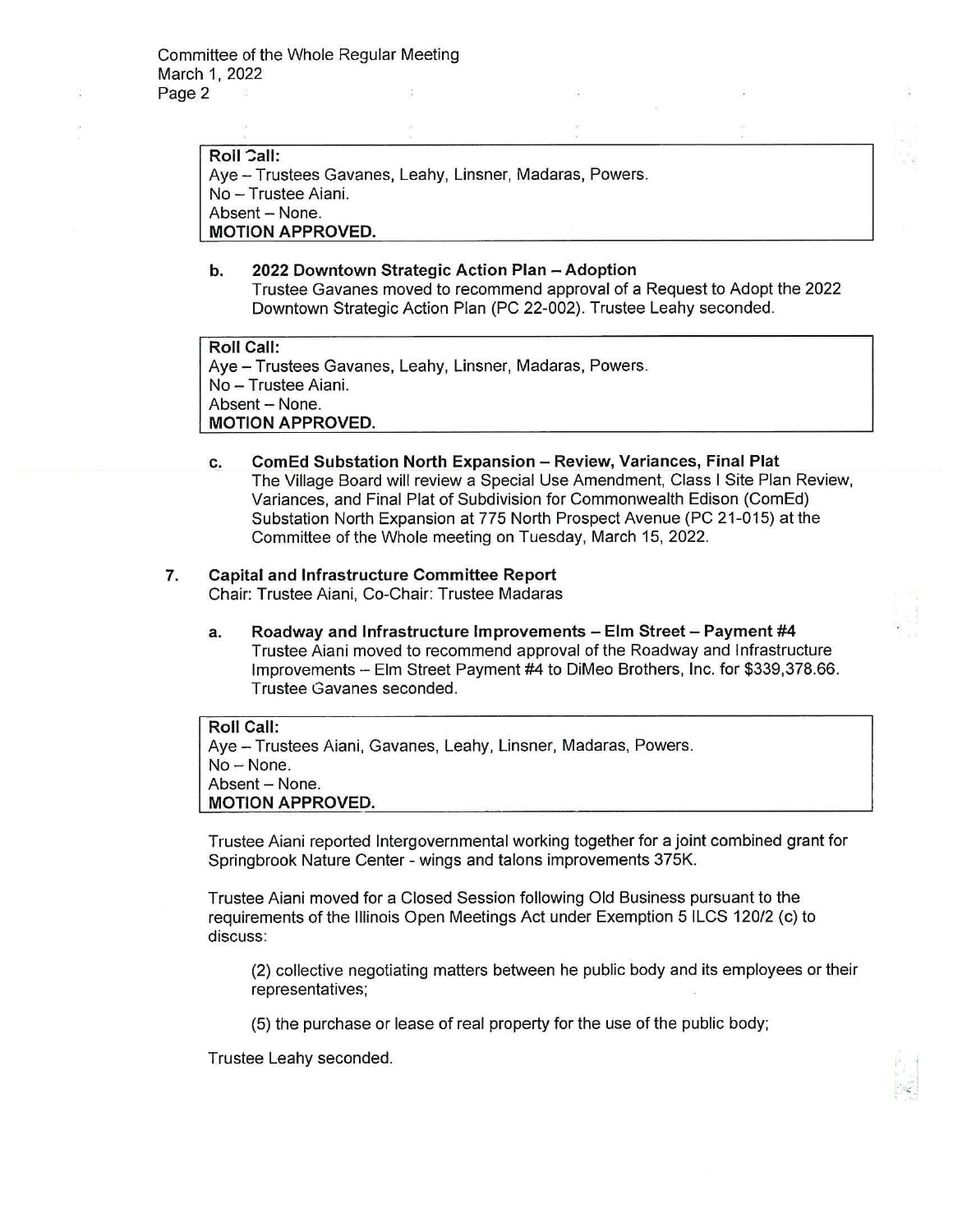$\Box$ 

[

 $\Box$ 

Roll Call: Aye - Trustees Aiani, Gavanes, Leahy, Linsner, Madaras, Powers. No-None. Absent - None. MOTION APPROVED.

- 8. Finance and Operations Committee Report Chair: Trustee Powers, Co-Chair: Trustee Linsner No Finance and Operations Committee Report.
- 9. Intergovernmental Committee Report Chair: Trustee Leahy, Co-Chair: Trustee Aiani No Intergovernmental Committee Report.

#### 10. Department Head Reports

#### Police Department

Safety Director O'Connor reported assisting Chicago Police Department by locating a missing child at a hotel and investigating a case of infant abuse with DuPage County.

#### Public Works Department

Public Works Director Subers reported the Lead Service Line Replacement Project is in Phase I, less than 40 houses are left to investigate, finding less lead service lines than anticipated, and Phase II will begin sooner than anticipated.

#### Engineering Services

No Engineering Services Report.

#### Community Development Department

Community Development Director Gadde reported the owner at 105 South Maple Street is interested in a temporary use to allow tiny retail shops with late weekend hours, notification is going to neighbors similar to a public hearing, and the presentation will be at a Committee of the Whole meeting in April 2022.

#### Village Attorney

No Village Attorney Report.

#### Clerk's Office

Deputy Clerk Curelo reported the spring 2022 newsletter will be mailed this week or early next week and the Department of Justice document research project is moving forward.

11. Village Administrator Report

No Village Administrator Report.

# 12. Old Business

No Old Business.

#### 13. New Business

Trustee Linsner submitted a letter of resignation due to family issues.